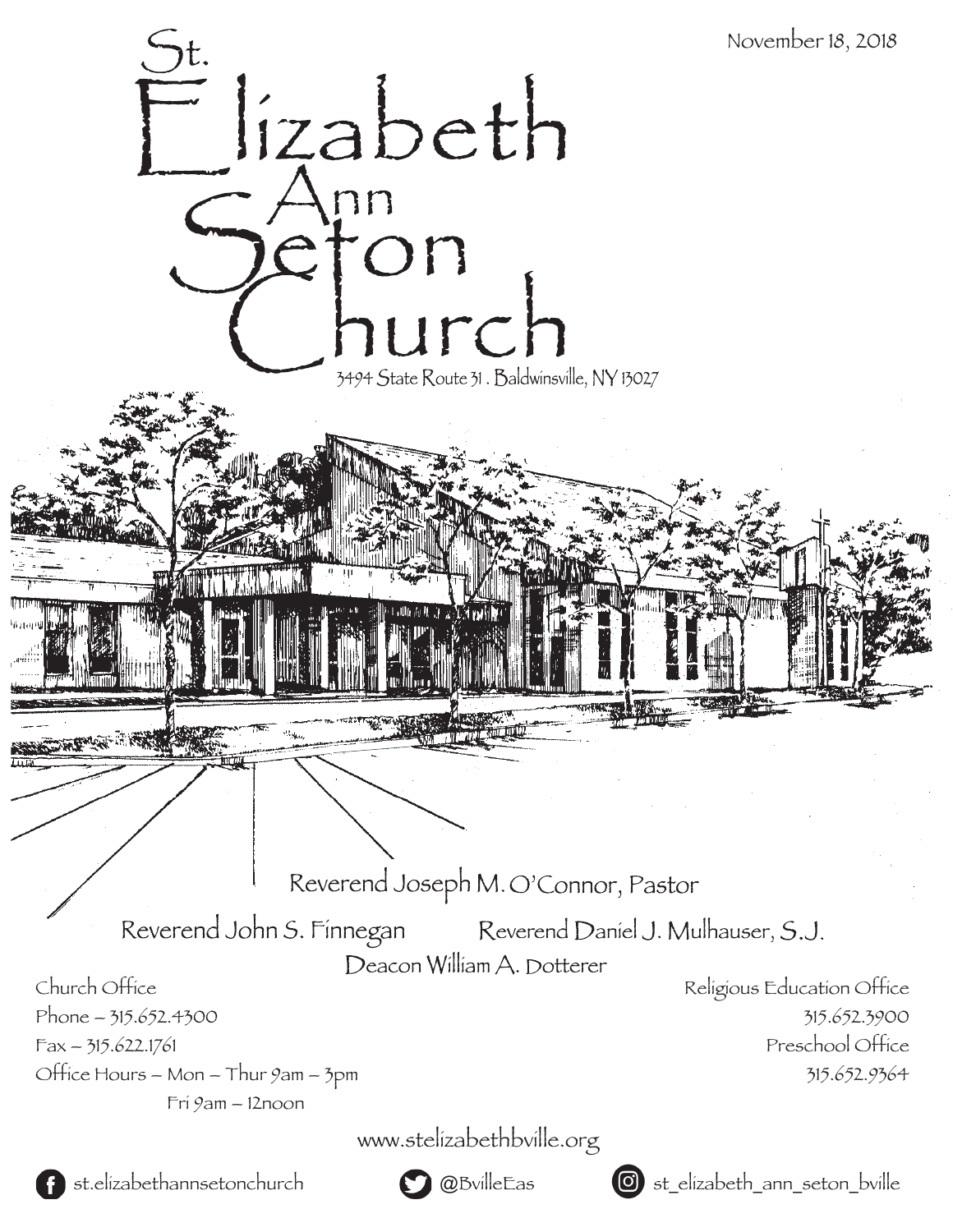#### **ST. ELIZABETH ANN SETON STAFF**

| Nick Calaprico High School Faith Formation       |
|--------------------------------------------------|
| John Sheridan Middle School Faith Formation      |
| Julie Moss Elementary School Faith Formation     |
| Jennifer GuildOffice/Human Development           |
| Mary SmithOffice/Communications                  |
|                                                  |
|                                                  |
| Ronnie Reynolds Social Media Specialist          |
|                                                  |
|                                                  |
|                                                  |
| Parish Trustees Michael McCarthy, Mary Lou Smith |

Sive simply<br>that others may<br>simply live



**Parish Mission Statement** The Catholic community of St. Elizabeth Ann Seton, united in the love of God, comes together to worship the Father, the Son and the Holy Spirit, to provide for the spiritual growth of each member, to minister to one another's needs, to be servants and neighbors to all, to strengthen and share faith, to experience the richness of Jesus Christ. The Catholic community of St. Elizabeth Ann Seton, aware of its call to be the good news, accomplishes its mission through worship, education, service and personal example.

**May God Bless** and keep safe in his care our Service Men and Women whose lives are in danger every day. They heroically serve to defend and maintain freedom around the world as well as at home. Our prayer for them reflects our great admiration and love for them. May God bless them, watch over them, and protect them always.

**The Year of the Family is Wrapping Up** As we move towards the end of the liturgical year on November 25<sup>th</sup>, the Feast Day of Christ the King, Bishop Cunningham has invited parishes to celebrate the conclusion of this special year. St. Elizabeth Ann Seton Parish will be represented by a parish family at a Diocesan Mass this weekend and they will bring back to each of us a "family blessing" to conclude the year.

**Youth Singers/Musicians Wanted!** St Elizabeth Ann Seton is again forming a Christmas youth choir and providing our young musicians to perform as part of this year's 4:00PM Christmas Eve children's Mass. Please note the corrected dates of practice. **Nov 10, 3:30-4:15PM**, **Nov 17, 3:30-4:15PM, Dec 1, 3:30-4:15PM, Dec 8, 3:30-4:15PM, Dec 15, 3:30-4:15PM and Dec 22, 3:30-4:15PM** (**Dress Rehearsal**). Signup sheets are available on the Youth table in the Gathering Area.

**Novena for Peace** With the campaign season behind us, there is a great opportunity to focus our prayer and attention on peace, understanding, respect, and unity. Let us continue to pray for our country and for our own families, especially as we move toward the holidays. You are invited to pray the Peace Prayer of St. Francis leading up to Thanksgiving.

*Lord, make me an instrument of your peace, Where there is hatred, let me sow love; where there is injury, pardon; where there is doubt, faith; where there is despair, hope; where there is darkness, light; where there is sadness, joy;*

*O Divine Master, grant that I may not so much seek to be consoled as to console; to be understood as to understand; to be loved as to love. For it is in giving that we receive; it is in pardoning that we are pardoned; and it is in dying that we are born to eternal life.*

**Second Chance To Be Trained As an Altar Server** – If you are one of the boys or girls who expressed interest in becoming an Altar Server but were not able to attend the scheduled training session that past Saturday, another training opportunity is being made available on Saturday, December  $1<sup>st</sup>$  at 11:00AM in the Church.

**Save The Date: December 1<sup>st</sup>!** Christmas workshop for kids 10am-5pm (free babysitting while you go shopping). Spaghetti dinner with Santa 4-7:30PM! A whole day of events for the family! Ticket sales for spaghetti dinner start November  $17<sup>th</sup>$  after the 5:00PM Mass.

**Basket Raffle** To support the youth trips of the parish, please buy tickets for the basket raffles. These baskets have been generously donated and the winners will be drawn at the Parish Pasta Dinner. Take a chance on these golf, lotto, home tech, and movie themed baskets.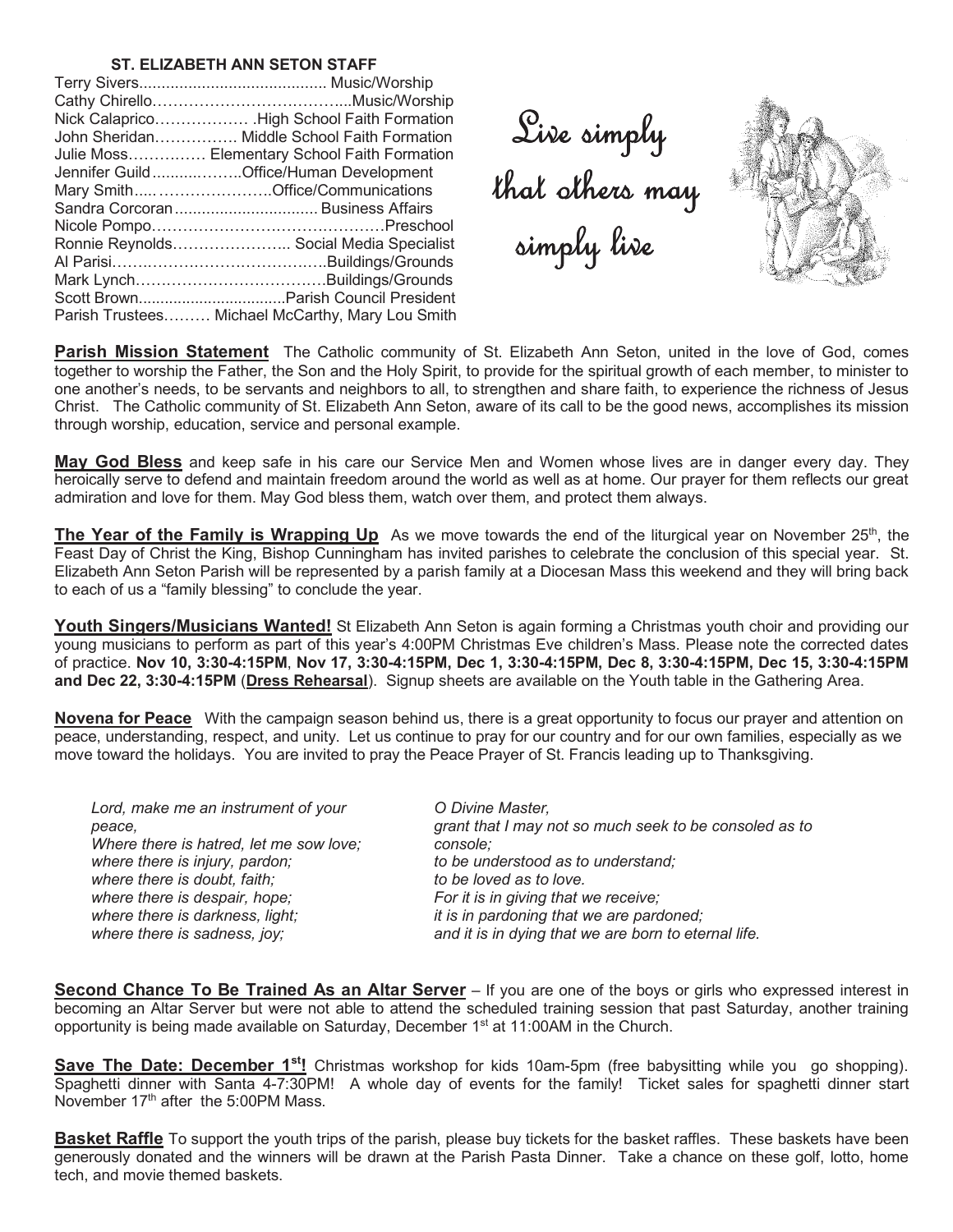**Save the Date! Advent Parish Mission-** Pope Francis writes…Jesus tells those persecuted or humiliated for his sake to *"rejoice and be glad"*(Mt 5:12). "The Lord asks everything of us, and in return he offers us true life, the happiness for which we were created. He wants us to be saints and not to settle for a bland and mediocre existence." The call to holiness is something all of us must respond to. Join us as we reflect on growing deeper in holiness during the season of Advent. Syracuse Seminarians Brendan Foley, John Leo Odour, and Dennis Walker will lead reflections and prayer Dec. 2<sup>nd</sup>, 3<sup>rd</sup>, and 4th in the Church at 7pm.

**Safe-Environemnt Re-certification:** There will be a re-certification training on November 28th here at St. Elizabeth Ann Seton from 6:30 - 8pm. You must register online at syracusediocese.org/safe-environemnt to attend this training. Questions, please contact Nick Calaprico at ncalaprico@stelizabethbville.org.

**Liturgical Ministry Evening (or Morning) of Reflection and Training: ALL** current lectors and Extraordinary Ministers of the Eucharist should attend one of the two sessions, Saturday, December 8<sup>th</sup> following the 9:00AM Holy Day Mass, or Wednesday December 12 from 7:00-8:30PM. During the session, we will spend some time in prayer and reflection on the significance of bringing Christ to the people of the parish. We will also discuss our procedures during Mass. Our liturgies will flow better and allow our parish family to connect with God if we are all on the same page, so your attendance is very important. If you are unable to attend, please contact the office.

**In Gratitude for Generosity** There are so many ways our parish responds generously to the needs of others as we become aware of them - just look around at the Thanksgiving food collection this weekend. Furthermore, the recent collections in response to the hurricanes brought in \$3000 and The Hope Appeal goal was quickly surpassed this year. If you have an outstanding pledge, **please make payment on that pledge by the end of the month.** Thank you for supporting so many important charities.

**Thanksgiving Mass Schedule** We will celebrate Masses here at St. EAS on Wednesday at 7pm and Thursday at 10am. We invite you to make this part of your family tradition. What better way to give thanks to God than to gather for the Eucharist (the Greek word means "Thanksgiving")?

**A Prayer Chain** is in place at St. Elizabeth Ann Seton. Serving on the Prayer Chain is a way for good people to serve God and to bring blessings to others who will be grateful for the prayers of Prayer Chain Members. If prayers for self or for others are needed and desired, please call the Parish Office at 652-4300 and your prayer requests will be forwarded to Angie Peterson. At times we all need prayers and others need prayers too.

**Flowers On The Altar** each week can be dedicated to parishioners deceased or living family member. Flowers may be arranged for by calling Rose Bud Florist at 315-474-0613.

**Please Let Us Know** if you or a family member is homebound and would like to receive Holy Communion at home. Deacon Bill and Father O'Connor make regular First Friday calls and whenever home Communion is requested.

# **The Word of God & Mother Seton…**

Every time we gather at Mass, Jesus' once-for-all sacrifice on the Cross is made present to us. *Hebrews* reminds us today of what a gift we have in Christ's sacrifice: the forgiveness of all sin. The Eucharist makes present the sacrifice of the Cross, and whenever we receive Jesus' Body and Blood, we can receive unlimited grace and strength that flow directly from Christ. Mother Seton often prayed these words as she contemplated the Eucharist, maybe we should do the same: "O Lord, keep us in Your way, direct us in Your paths, recall us from our wanderings, make us to hear Your voice with gladness, and to rejoice in Your salvation**."**

**Vocation Reflection** The Letter to the Hebrews mentions the priests of the Old Covenant offering daily sacrifices for sins. Jesus, the Great High Priest, took away all sin with his offering on the cross. At each Mass today, the priest again offers us the Sacrifice of Calvary, by which our sins are taken away. Thank God for the gift of the Mass and the priesthood.

# **Weekly Scriptures Readings for November 18, 2018 Readings for November 25, 2018**

Daniel 12:1-3 Daniel 7:13-14



Hebrews 10:11-14, 18 Revelations 1:5-8 Mark 13:24-32 John 18:33b-37